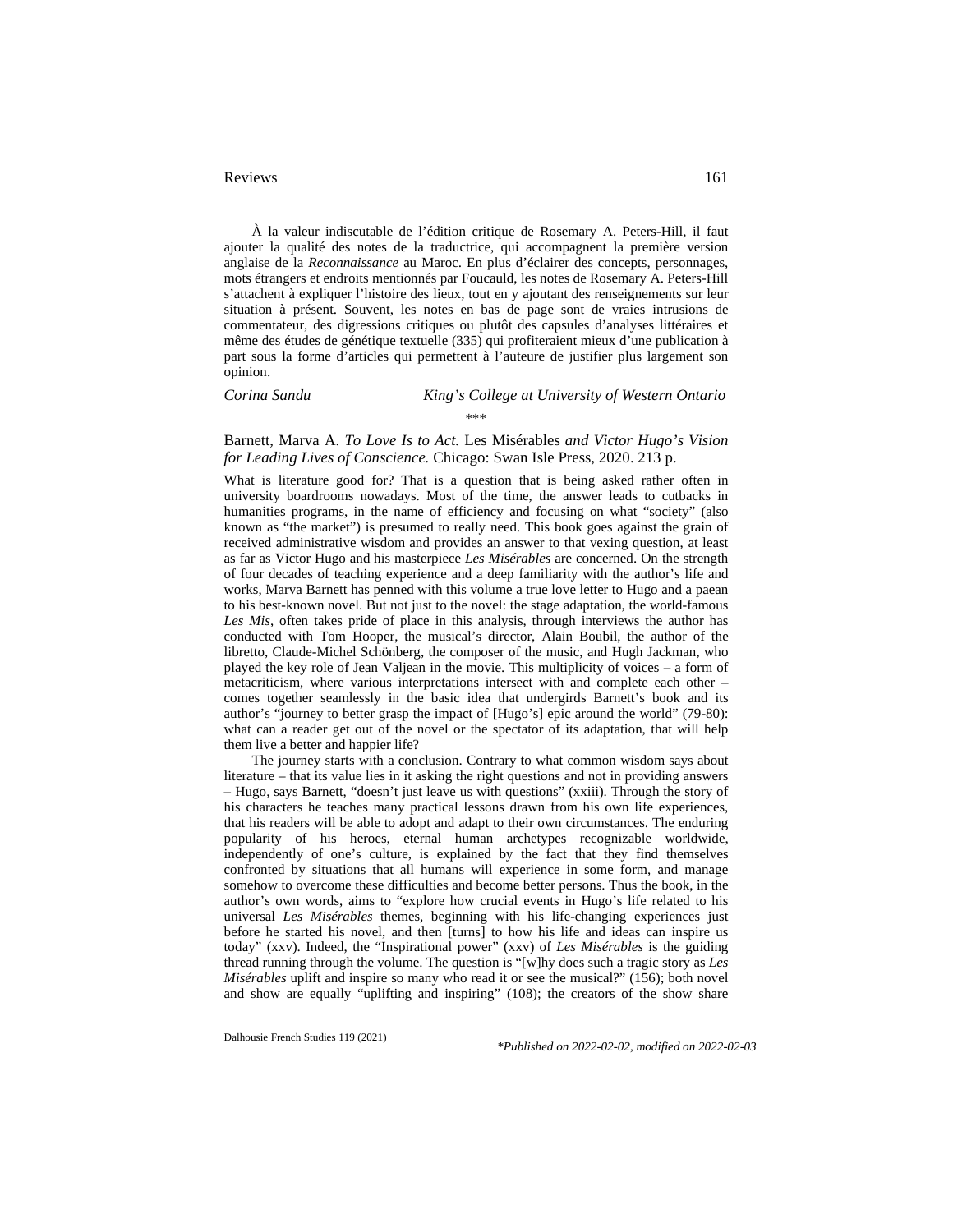"[w]hat [they] find very inspiring about the story" (88), and generally, that is the fact that "Hugo's inspirational […] characters show what it takes to carry on" (141).

Barnett positions herself explicitly against "contemporary disillusionment and cynicism" (56). She "applaud[s] [Hugo's] optimism and belief in human potential" (39) and focuses relentlessly on what good can be extracted from his novel, while interspersing her commentary with numerous modern comparisons (Hugo as the Mandela of his time) and asides, drawn from her lengthy teaching career. Her approach to the novel echoes in a significant way the conception of literature espoused by Sainte-Beuve, the well-known critic (and rival of Hugo in matters of the heart), by concentrating solely on the autobiographical. Thanks to her encyclopedic knowledge of Hugo's life, Barnett explains the work through the author's experiences, stressing his resilience in the face of overwhelming odds and personal tragedy, his sense of morality, his notion of social justice and what he did to advance the causes he believed in.

The intended public for this book appears to be American, certainly young, and most likely not very informed about life in France in the times of Hugo. In other words, the typical second-year student who is taking an introductory French literature course. The American perspective comes across most strongly from the frequent comparisons between Jean Valjean's experiences with the law and similar cases of justice denied in U.S. prisons, and from the fact the author feels the need to excuse Hugo for his socialism (a "provocative idea for some today" [157]), and even to specify, after quoting an author, "It doesn't bother me that Frankl, like Hugo, wrote at a time when writers used the term man/men to refer to either men or people of whatever gender"(143). But more than anything else, it comes across from the extreme importance given in the analysis to religion and spirituality, considered to be the source of morality. Barnett is clearly writing for a very conservative audience, who believes in "our God-given sense of morality" (121), when she specifies that "Victor and Léonie" (his mistress) were "[v]ery much in love" and therefore "did not consider their affair sordid" (13). And she is also writing for a very religious audience when she states: "Watching what's going on in our country, I see that I'm not the only one with questions about spirituality" (61) and notes that "for some of us, traditional boundaries between religions more and more blur, in a way that illuminates the connections between religious and spiritual beliefs" (62). Hugo, with his extremely vague deistic approach, unconnected to any one particular Church, appears to be the perfect vehicle to discuss ethical choices – the difference between right and wrong, self-interest and altruism – or "[t]he eternal struggle between what's moral and what's legal" (30).

Indeed, Hugo is forever using "the traditional term God" (78) to designate a form of private, personal spirituality, which could create much confusion for a naive reader. Barnett notes quite rightly the paradox that *Les Misérables*, "especially as seen through the […] musical – looks to many people like a completely Christian story" (66), while the novel was harshly criticized and condemned by the Church at the time of its publication. Supposedly "eternal" values are not judged or perceived the same way in different countries at different times, even when they are allegedly inspired by the same faith. Much of the discussion around the character of Jean Valjean centres on the role of Bishop Myriel in transforming the former convict into a new man. And that is where the meaning of religion according to the author becomes apparent: "In forgiving Valjean, Bishop Myriel encourages this hate-filled man to move his life toward God. And since the bishop focuses more on love and goodness than on religious dogma, his counsel makes sense not only to the religiously faithful but also to people who, like me, consider decency to be simply part of our humanity" (26). In that, she echoes "Hugo's sense that love and God are identical" (39) and can therefore continue debating at length crucial issues with